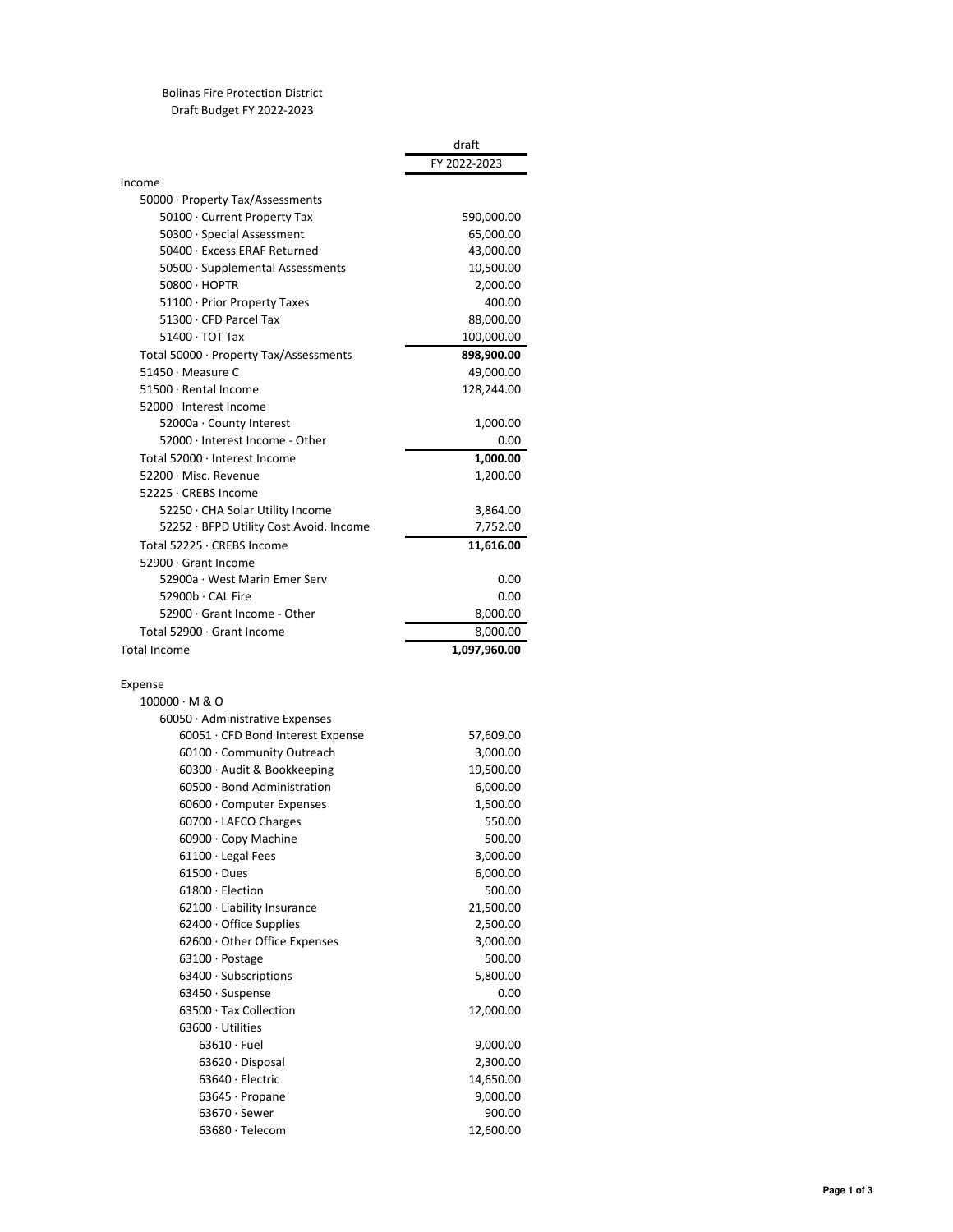|                                                                      | draft<br>FY 2022-2023 |
|----------------------------------------------------------------------|-----------------------|
| $63690 \cdot Water$                                                  | 900.00                |
| Total 63600 · Utilities                                              | 49,350.00             |
| 64500 · West Marin Disaster Coordinator                              | 4,000.00              |
| 64600 · Bolinas Disaster Expense                                     | 400.00                |
| $64700 \cdot$ West Marin Disaster Expenses                           | 150.00                |
|                                                                      |                       |
| 64800 · Extra Hire                                                   | 12,600.00             |
| 64900 · Payroll Service                                              | 4,800.00              |
| Total 60050 · Administrative Expenses                                | 214,759.00            |
| 65000 · Building & Grounds                                           |                       |
| 65100 · Building Maintenance                                         | 12,000.00             |
| 65000 · Building & Grounds - Other                                   |                       |
| Total $65000 \cdot$ Building & Grounds<br>65500 · Payroll Expenses   | 12,000.00             |
| $65501 \cdot$ Fire Chief                                             | 111,650.00            |
| 65502 · Night Duty Officers                                          | 66,900.00             |
| 65503 · Firefighters                                                 | 112,500.00            |
| 65505 · Adminsitrative Manager                                       | 74,640.00             |
| 65506 · Asst. Chief                                                  | 28,000.00             |
| $65500 \cdot$ Payroll Expenses - Other                               | 0.00                  |
| Total 65500 · Payroll Expenses<br>65600 · Communications             | 393,690.00            |
| $65601 \cdot$ Batteries                                              | 1,000.00              |
| 65602 · MERA Member Operating Costs                                  | 14,074.00             |
| $65603 \cdot$ Pager Repairs                                          | 1,000.00              |
| 65604 · Radio Repairs                                                | 500.00                |
| $65605 \cdot$ Pagers                                                 | 3,000.00              |
| Total 65600 · Communications                                         | 19,574.00             |
| $67000 \cdot$ Medical                                                |                       |
| 67001 · Equipment Repair/Warranties                                  | 1,000.00              |
| 67002 · Medical Supplies                                             | 4,500.00              |
| $67003 \cdot$ Medical Equipment                                      | 1,000.00              |
| Total 67000 · Medical<br>67700 · Prevention                          | 6,500.00              |
| 67701 · Prevention - Other                                           | 500.00                |
| 67703 · Prevention Projects                                          | 41,000.00             |
| 67700 · Prevention - Other                                           | 0.00                  |
| Total 67700 · Prevention                                             | 41,500.00             |
| 68100 · Safety Equipment Maintenance                                 |                       |
| $68101 \cdot$ Fire Extinguishers                                     | 750.00                |
| $68102 \cdot$ Foam/Related                                           | 0.00                  |
| $68103 \cdot$ Other Equipment                                        | 2,000.00              |
| $68104 \cdot SCBA's$                                                 | 2,000.00              |
| Total 68100 · Safety Equipment Maintenance<br>$70000 \cdot$ Training | 4,750.00              |
| 70001 · Training Supplies                                            | 2,000.00              |
| 70002 · Classes                                                      | 7,500.00              |
| 70003 · Chief Training                                               | 6,000.00              |
| 70004 · Travel                                                       | 2,000.00              |
| Total 70000 · Training                                               | 17,500.00             |
| 72100 · Vehicle Maintenance                                          |                       |
| $72102 \cdot$ Supplies/Tools                                         | 2,000.00              |
| 72103 · U219                                                         | 2,000.00              |
| $72104 \cdot U232$                                                   | 1,500.00              |
| 72105 · E265                                                         | 3,000.00              |
| 72106 · E283                                                         | 3,000.00              |
| 72107 · E285                                                         | 9,000.00              |
| $72108 \cdot U231$                                                   | 1,000.00              |